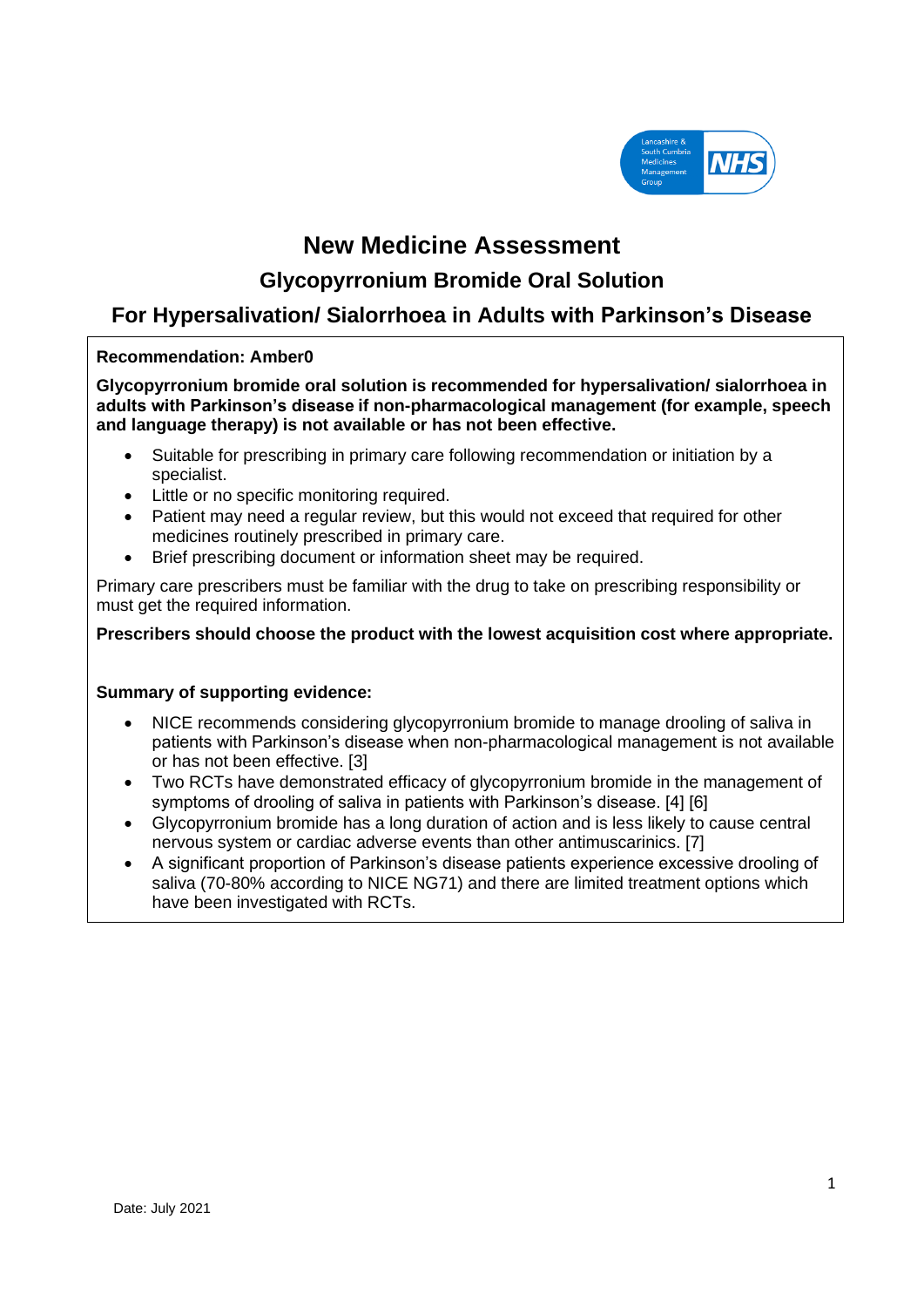# **Details of Review**

**Name of medicine** (generic & brand name)**:** 

Glycopyrronium Bromide (Sialanar® or Colonis® generic)

# **Strength(s) and form(s):**

Oral solutions

400 mcg of glycopyrronium bromide per mL (Sialanar®) [1]

1 mg of glycopyrronium bromide per 5 mL (Colonis® generic) [2]

**Dose and administration:**

**Unlicensed use**

Based on dosing used in the trials the median dose is 1 mg three times a day.

## **BNF therapeutic class / mode of action:**

Anticholinergic/antimuscarinic.

### **Licensed indication(s):**

Symptomatic treatment of severe sialorrhoea (chronic pathological drooling) in children and adolescents aged 3 years and older with chronic neurological disorders. [1] [2]

**Proposed use** (if different from, or in addition to, licensed indication above):

Symptomatic treatment of hypersalivation/ sialorrhoea in adults with Parkinson's disease.

# **Course and cost:**

Sialanar® 400 mcg per mL oral solution 250mL - £320

Glycopyrronium bromide 1 mg of per 5 mL oral solution (Colonis® generic) 150 mL- £91

For a course of 1 mg three times a day the cost is as follows:

Sialanar® costs £3.20 per 1 mg therefore the monthly cost is £288 with an annual cost of £3,456. Generic costs £3.03 per 1 mg therefore the monthly cost is £273 with an annual cost of £3,272

Costs based on MIMS list prices June 2021.

# **Current standard of care/comparator therapies:**

**The most likely comparators are alternative antimuscarinics**

- Procyclidine 5 mg tablets x 28 £1.98 Usual maintenance dose of 15 – 30 mg Annual cost  $=$  £77
- Trihexyphenidyl hydrochloride 5 mg x 84 £20.62 Usual maintenance dose of 10 – 15 mg Annual  $cost = £269$
- Atropine 1% eye drops Minims x 20 (unlicensed application to the tongue twice daily) -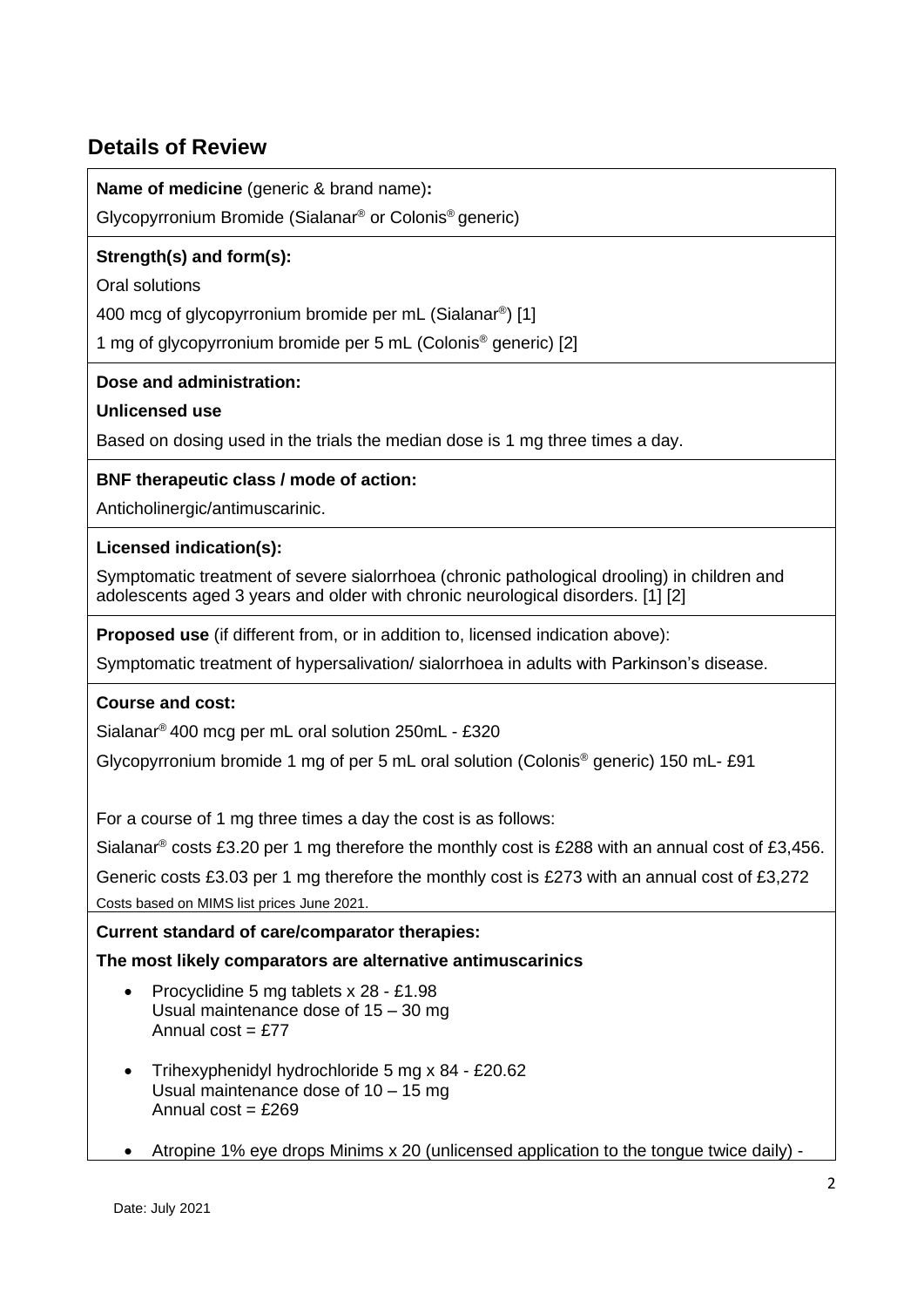£15.10 Three packs would be required to cover one month of treatment. Annual cost =  $f$  544

Doses based on the BNF Costs based on MIMS list prices June 2021.

## **Relevant NICE guidance:**

Parkinson's Disease in Adults NICE guideline NG 71 [3]

1.5.26 Only consider pharmacological management for drooling of saliva in people with Parkinson's disease if non-pharmacological management (for example, speech and language therapy) is not available or has not been effective. [2017]

1.5.27 Consider glycopyrronium bromide to manage drooling of saliva in people with Parkinson's disease. [2017]

1.5.28 If treatment for drooling of saliva with glycopyrronium bromide is not effective, not tolerated or contraindicated (for example, in people with cognitive impairment, hallucinations or delusions, or a history of adverse effects following anticholinergic treatment), consider referral to a specialist service for botulinum toxin A. [2017]

1.5.29 Only consider anticholinergic medicines other than glycopyrronium bromide to manage drooling of saliva in people with Parkinson's disease if their risk of cognitive adverse effects is thought to be minimal. Use topical preparations if possible (for example, atropine) to reduce the risk of adverse events. [2017]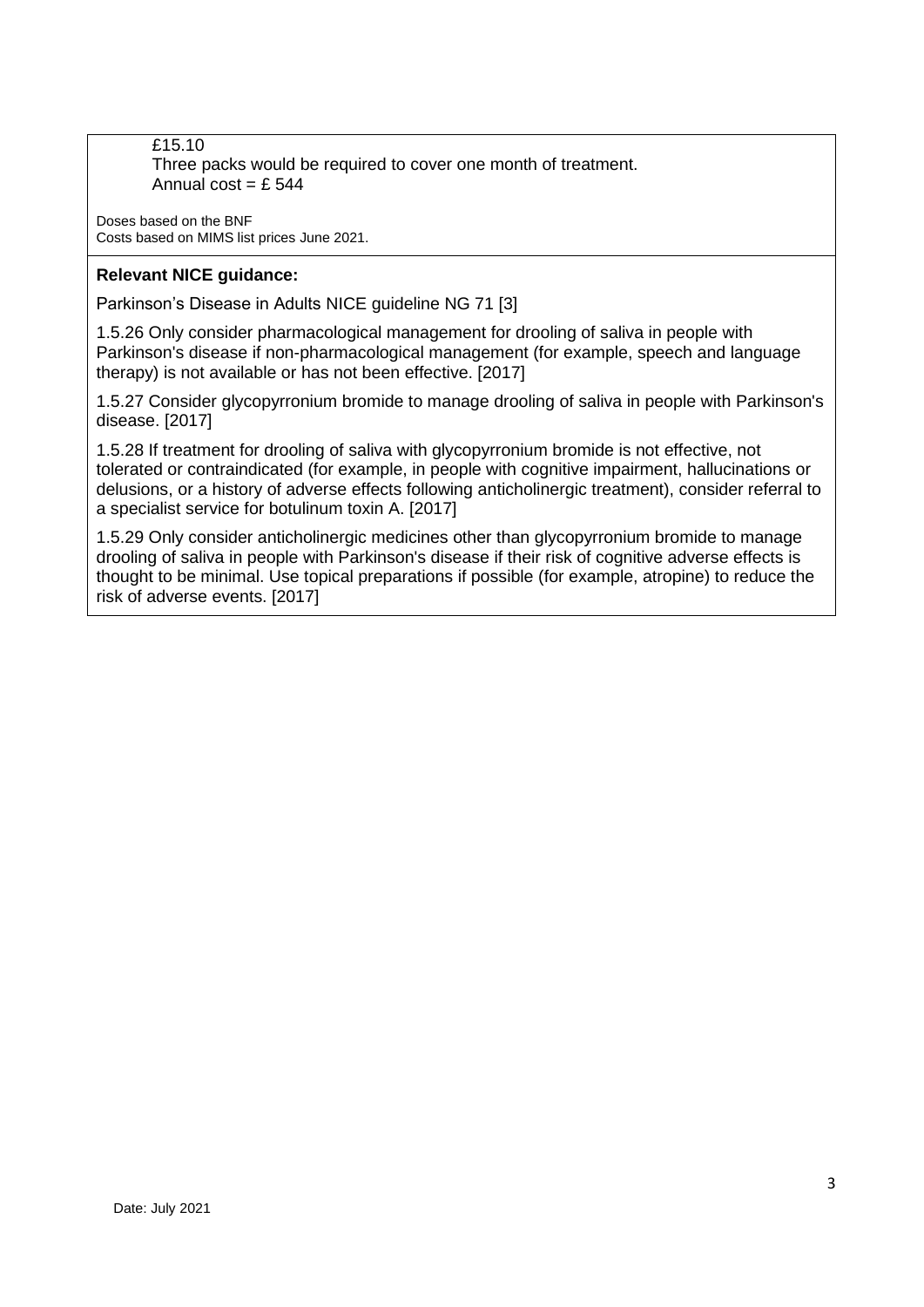# **Background and context**

Parkinson's disease is a progressive neurodegenerative condition resulting from the death of dopamine-containing cells of the substantia nigra in the brain. Parkinson's disease is one of the most common neurological conditions. It is estimated to affect up to 160 people per 100,000, with an annual incidence in the UK of 15 to 20 per 100,000. People with Parkinson's disease classically present with the symptoms and signs described as 'parkinsonism': these include bradykinesia (slow movements), rigidity, rest tremor (shaking) and postural instability (loss of balance). [3]

Parkinson's disease has historically been recognised as a primary movement disorder; however, other symptoms (commonly referred to as non-motor symptoms) may be prominent. One type of non-motor symptoms is excessive drooling of saliva. Excessive saliva or drooling occurs in 70– 80% of people with Parkinson's disease and may be more common in men. Drooling is thought to result from oropharyngeal dysfunction, including reduced swallowing frequency. NICE recommends non-pharmacological management of drooling of saliva such as speech and language therapy as the first line treatment. Pharmacological management such as antimuscarinics and botulinum toxin A may be considered if non-pharmacological interventions are not available or have not been effective. Glycopyrronium bromide is an antimuscarinic agent that reduces salivary secretions and does not cross the blood–brain barrier. Glycopyrronium bromide was prioritised for review for hypersalivation in adults with Parkinson's disease following a request by a Parkinson's disease specialist clinician at Blackpool teaching hospitals.

# **Summary of evidence**

# **Summary of efficacy data in proposed use:**

# **Arbouw et al RCT 2010** [4]

This double-blind, placebo-controlled, crossover trial evaluated oral glycopyrronium bromide for treating drooling in 23 adults with Parkinson's disease. Participants had Parkinson's disease and moderate-to-severe drooling (assessed as a score of 5 or above on a 9-point scale, with higher scores indicating more severe drooling). Mean baseline drooling score was 6.5±1.3, indicating severe drooling. Adults were excluded from the trial if they had drooling caused by factors other than Parkinson's disease; previous treatment or hypersensitivity to glycopyrronium bromide; medical conditions that would contraindicate antimuscarinic agents; or concomitant use of potassium chloride tablets, digoxin, or oral corticosteroids. [5]

Participants were randomised to a baseline week without study treatment, then 1 week of oral glycopyrronium bromide 1 mg/5 ml oral solution 3 times daily or placebo, followed by a 1-week washout, and a crossover to 1 week of the alternative. Allocation appeared to be concealed. The primary outcome was the difference in responder rates based on the change in severity and frequency of drooling between treatments. This was assessed by the participant or carer 3 times daily before administration of the study treatment using a 9-point scale, which ranged from 1 'dry: never drools' to 9 'profuse: clothing, hands, tray and objects become wet frequently'. Response to treatment was pre-defined as a mean score improvement of at least 30% from baseline, which the investigators suggested could be clinically relevant. Secondary outcomes were difference in mean scores between treatments and adverse effects. [5]

After 1 week of treatment, drooling responded to treatment in statistically significantly more people when they were taking glycopyrronium bromide (9 of 23; 39.1%) compared with when they were taking placebo (1 of 23; 4.3%) (mean difference in responder rate 34.8%, CI 95% 13.0; 56.5%, p=0.021). Mean drooling score after 1 week of glycopyrronium bromide as 3.8±1.6 compared with 4.6±1.7 with placebo (mean difference 0.8 points, CI95% 0.02; 1.4, p=0.011). A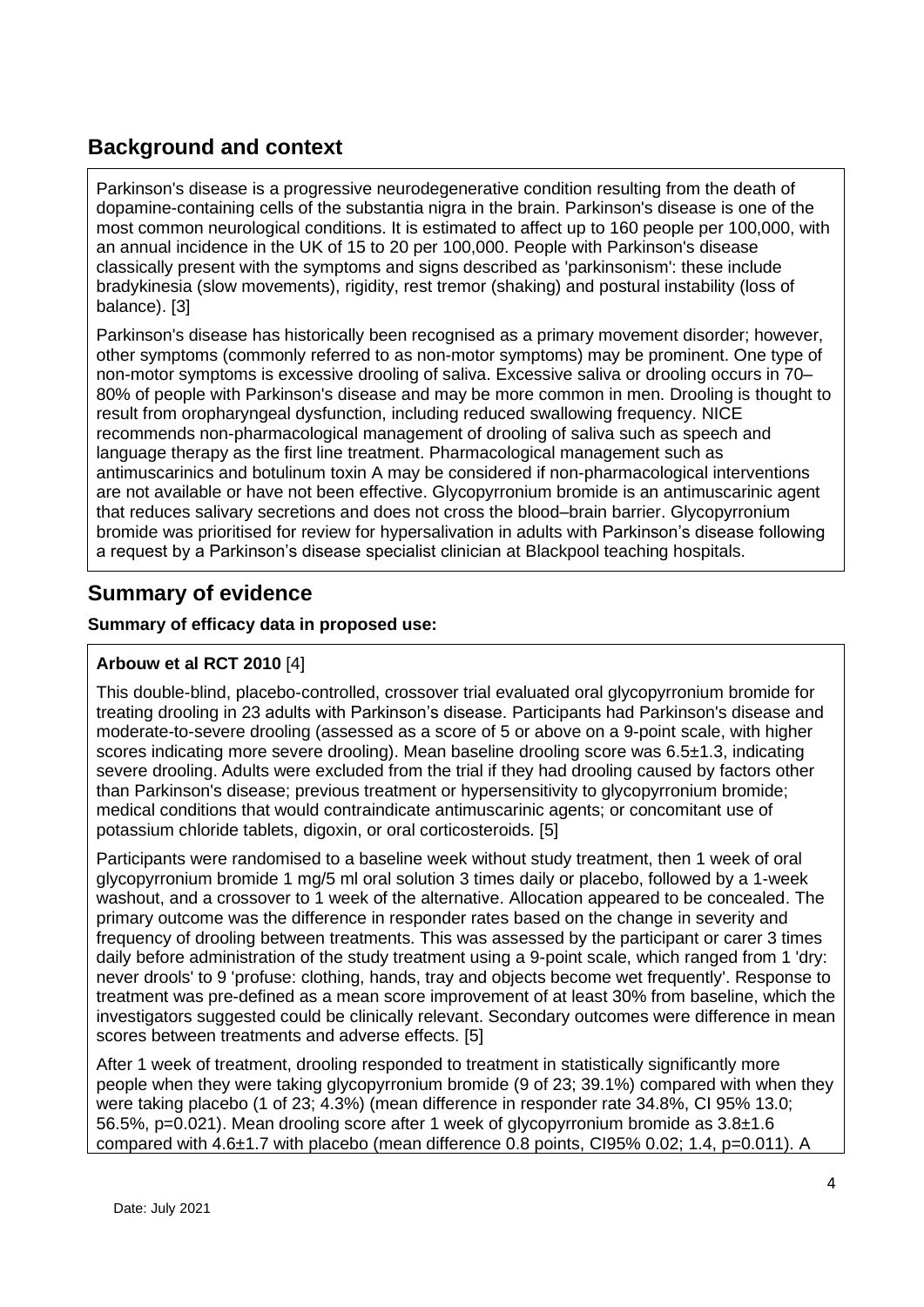score of 4 on the drooling scale corresponds to 'moderate, wet on the lips and chin, occasionally', and a score of 5 to 'moderate, wet on the lips and chin, frequently'. [5]

### **Mestre et al RCT 2020** [6]

This was a 12-week, double-blinded, randomised, placebo-controlled, parallel study in patients with PD and Movement Disorder Society–Unified Parkinson's Disease Rating Scale > 2 (on item 2.2 of the scale). The intervention was glycopyrrolate up to 4.5 mg/d; the primary outcome was sialorrhea related disability (Radboud Oral Motor Inventory for Parkinson's Disease Saliva [ROMP-Saliva]). Twenty eight individuals diagnosed with Parkinson's Disease (United Kingdom PD Society Brain Bank criteria) with moderate-to-severe sialorrhea defined by the Movement Disorder Society– Unified Parkinson's Disease Rating Scale (MDSUPDRS) > 2 (on item 2.2 of the scale), received oral glycopyrrolate capsules (or identical placebo) administered 3 times daily (TID) with an initial dose of 0.5 mg TID for four days, increased by 0.5 mg TID every four days during a 2-week titration phase followed by a 10-week maintenance phase.

At the end of the 3-month treatment period, the ROMP-Saliva score was 16.5 (CI95% 13.5; 19.5) in the glycopyrrolate group and 21.8 (CI95% 18.8; 24.8) in the placebo group, with a betweengroup difference of 5.3 (CI95% 1.0; 9.6) in favour of glycopyrrolate. The between-group difference was 5.8 (CI95% 1.5; 10.2) after adjustment for maintenance dose and baseline MDS-UPDRS Part III score.

### **Summary of safety data:**

In the placebo-controlled, crossover RCT by Arbouw et al. (2010), adverse effects were assessed using a questionnaire at the end of each treatment week. No serious adverse effects were reported in people taking glycopyrronium bromide or placebo, and there were no statistically significant differences between study treatments in non-serious adverse effects. Dry mouth was the most common adverse effect, experienced by 12 of 23 (52.2%) people while taking glycopyrronium bromide compared with 7 of 23 (30.4%) while taking placebo (p=0.18). A change in motor symptoms was reported among 13% of people in the glycopyrronium bromide group and 17.4% in the placebo group (p=1.0). The following adverse effects were reported equally among the groups: nervousness (21.7%), constipation (13%), vision problems (13%) and palpitations (4.3%). The participant that had 5 times the dosage of glycopyrronium bromide in the first 3 days of treatment experienced marked dryness of the mouth, which resolved within a day of stopping the trial. [5]

In the Mestre et al. placebo controlled trial, the reported adverse events were similar to those in the study by Arbouw et al. The most common adverse events were dry mouth, constipation, worsening cognition, and urinary retention. Constipation was the most common cause of participant drop out from the trial and there were no serious adverse events recorded. [6]

The SPC for Sialanar<sup>®</sup> (for paediatric use) lists the following contraindications which are in common with other antimuscarinics: [1]

- Hypersensitivity to the active substance or to any of the excipients
- Angle-closure glaucoma
- Myasthenia gravis (large doses of quaternary ammonium compounds have been shown to antagonise end plate nicotinic receptors)
- Pyloric stenosis
- Paralytic ileus
- Prostatic enlargement
- Urinary retention
- Severe renal impairment (eGFR < 30 ml/min/1.73m<sup>2</sup>), including those with end-stage renal disease requiring dialysis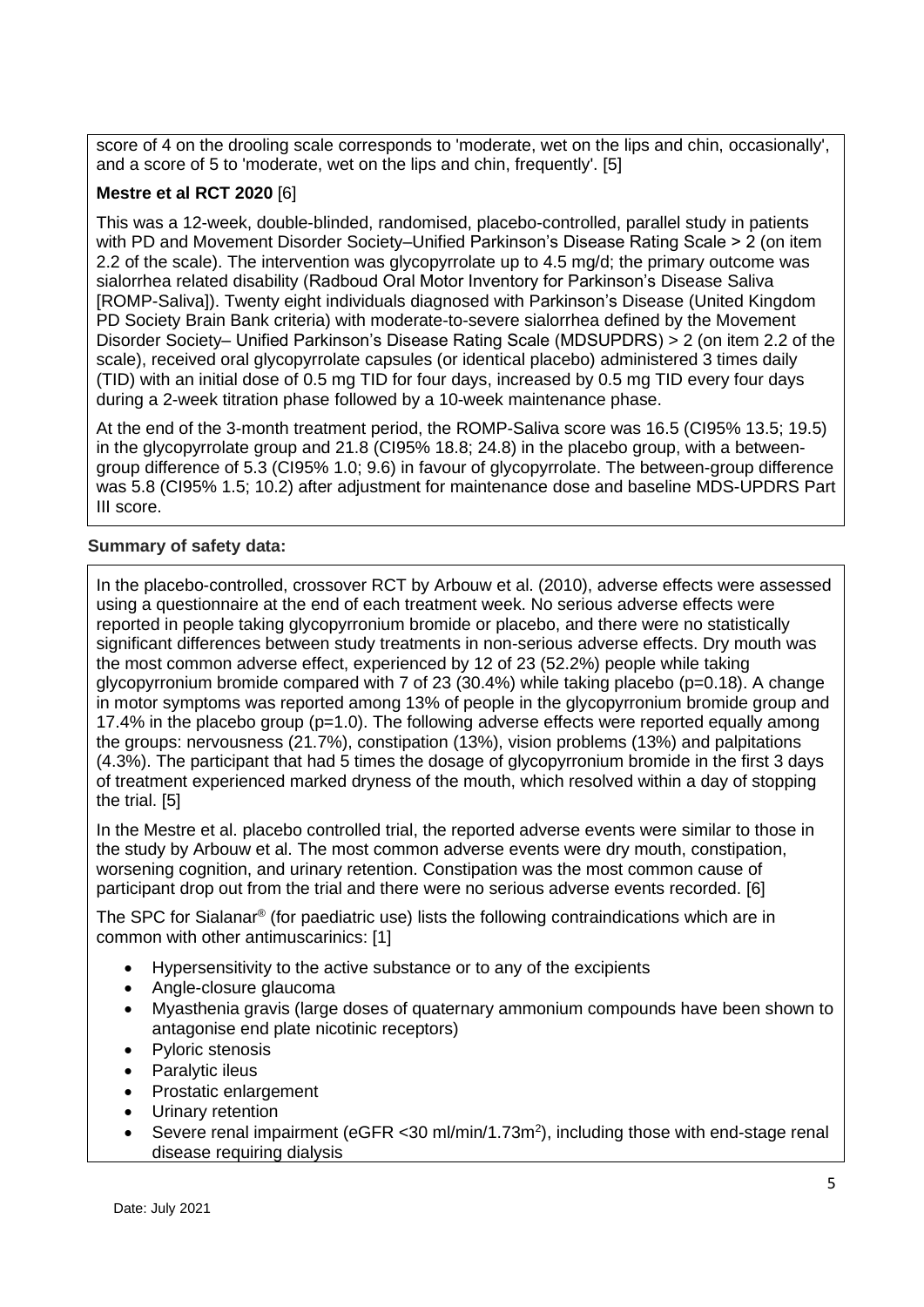- Intestinal obstruction
- Pregnancy and breast-feeding.
- Potassium chloride solid oral dose products
- Anticholinergic medicines

Caution is advised in patients with gastro-oesophageal reflux disease, ulcerative colitis, preexisting constipation, hypertension, and conditions characterised by tachycardia (e.g. hyperthyroidism). Anticholinergic effects such as urinary retention, constipation and overheating due to inhibition of sweating are dose dependent. Monitoring by physicians and caregivers is required. The carer should stop treatment and seek advice from the prescriber in the event of:

- **Constipation**
- Urinary retention
- Pneumonia
- Allergic reaction
- Pyrexia
- Very hot weather
- Changes in behaviour

After evaluating the event, the prescriber will decide if treatment should remain stopped or if this should continue at a lower dose.

## **Strengths and limitations of the evidence:**

### **Strengths**

- NICE recommends considering glycopyrronium bromide to manage drooling of saliva in patients with Parkinson's disease when non-pharmacological management is not available or has not been effective. [3]
- Two RCTs have demonstrated efficacy of glycopyrronium bromide in the management of symptoms of drooling of saliva in patients with Parkinson's disease. [4] [6]
- Glycopyrronium bromide has a long duration of action and is less likely to cause central nervous system or cardiac adverse events. [7]
- A significant proportion of Parkinson's disease patients experience excessive drooling of saliva (70-80% according to NICE NG71) and there are limited treatment options which have been investigated with RCTs.

# **Limitations**

- Glycopyrronium bromide is not licensed in the UK for the treatment of hypersalivation in adults with Parkinson's disease.
- There are no comparative studies comparing glycopyrronium bromide to alternative treatment options following failure of non-pharmacological treatments.
- Both RCTs were small (less than 30 participants), short term studies and do not provide evidence of long-term safety and efficacy.
- The doses used in the trials varied, although the median dose in Mestre et al. trials reflected the dosing regimen in Arbouw et al.
- The outcome measures used in the RCTs are subjective due to the difficulty and lack of methods for assessing saliva production.

### **Summary of evidence on cost effectiveness:**

N/A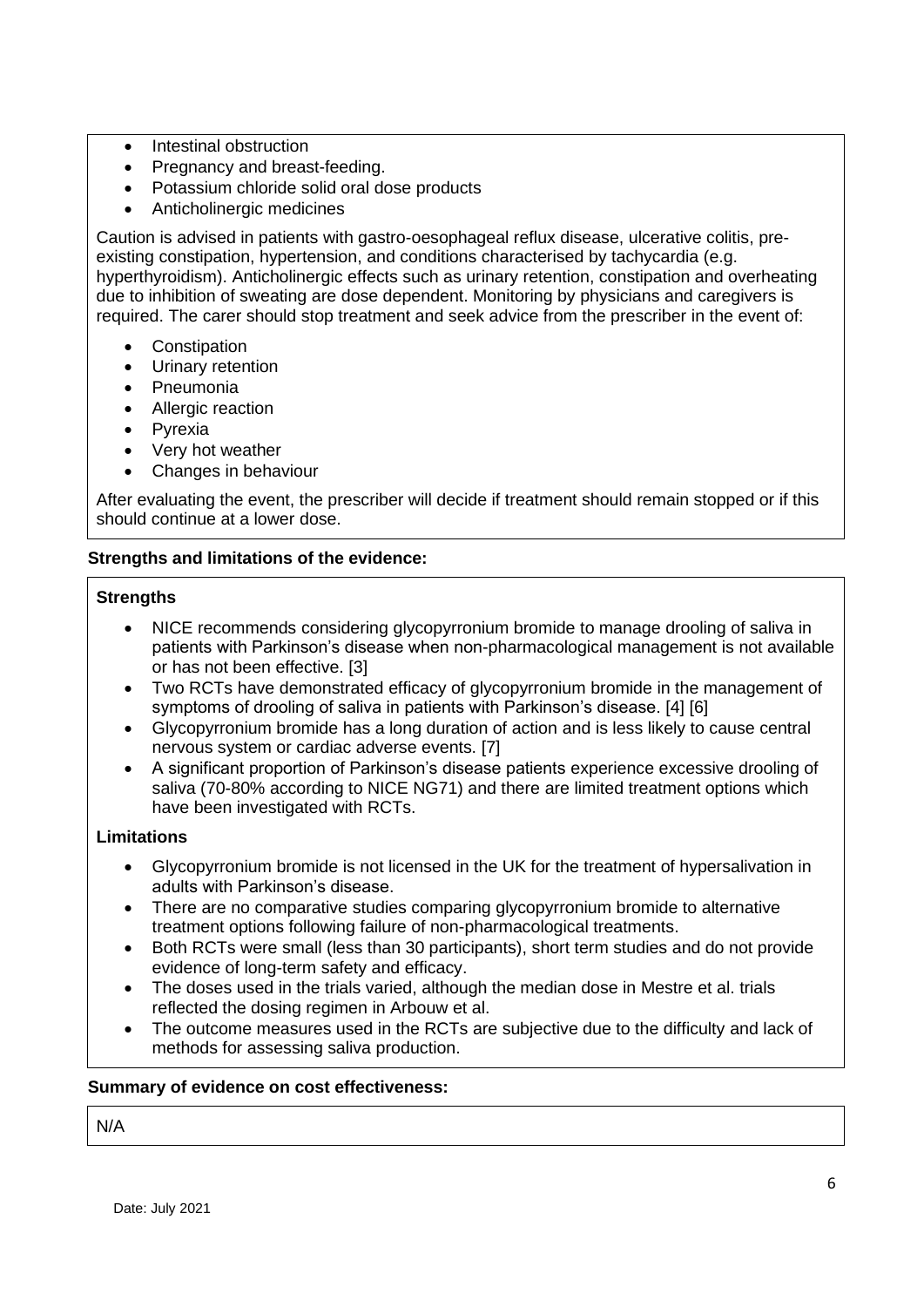## **Prescribing and risk management issues:**

Prior to each increase in dose, prescribers should review the tolerability of the current dose level. If continuous treatment is needed or the treatment is repeated intermittently benefits and risks should be carefully considered on a case by case basis and treatment should be closely monitored. [2]

NICE recommends that pharmacological management for drooling of saliva in people with Parkinson's disease should only be considered if non-pharmacological management is not available or has not been effective. [3]

# **Commissioning considerations:**

### **Comparative unit costs:**

| Drug                                                                                                                            | <b>Example regimen</b>               | Pack cost                               | Cost per patient<br>per year (ex<br>VAT) |  |
|---------------------------------------------------------------------------------------------------------------------------------|--------------------------------------|-----------------------------------------|------------------------------------------|--|
| <b>Glycopyrronium bromide 1</b><br>mg/5 mL oral solution                                                                        | 1 mg three times daily               | Generic - 150<br>mL costs £91           | £3,272                                   |  |
| (generic)                                                                                                                       |                                      | Sialanar $\textdegree$ – 250            | £3,456                                   |  |
| <b>Glycopyrronium bromide</b><br>400 mcg/mL oral solution<br>(Sialanar <sup>®</sup> )                                           |                                      | mL costs £320                           |                                          |  |
| Procyclidine 5 mg tablets                                                                                                       | $15 - 30$ mg daily                   | 28 tablets costs<br>£1.98               | £77                                      |  |
| Trihexyphenidyl hydrochloride<br>5 mg tablets                                                                                   | $10 - 15$ mg daily                   | 84 tablets costs<br>£20.62              | £269                                     |  |
| Atropine 1% preservative-free<br>eye drops (Minims <sup>®</sup> )                                                               | Applied to the tongue<br>twice daily | 20 single dose<br>vials costs<br>£15.10 | £544                                     |  |
| Costs based on online Drug Tariff list prices June 2021<br>This table does not imply therapeutic equivalence of drugs or doses. |                                      |                                         |                                          |  |

### **Innovation, need and equity implications of the intervention:**

A significant proportion of Parkinson's disease patients experience excessive drooling of saliva (70-80% according to NICE NG71) and there are limited treatment options which have been investigated with RCTs.

### **Financial implications of the intervention:**

NICE estimates that Parkinson's disease has a prevalence of 160 people per 100,000 population. This equates to 2,800 Parkinson's disease patients in Lancashire and South Cumbria. Of those up to 80% are estimated to suffer with excessive drooling of saliva (2,240 patients).

As glycopyrronium bromide is a second line treatment option and is not effective in all patients, it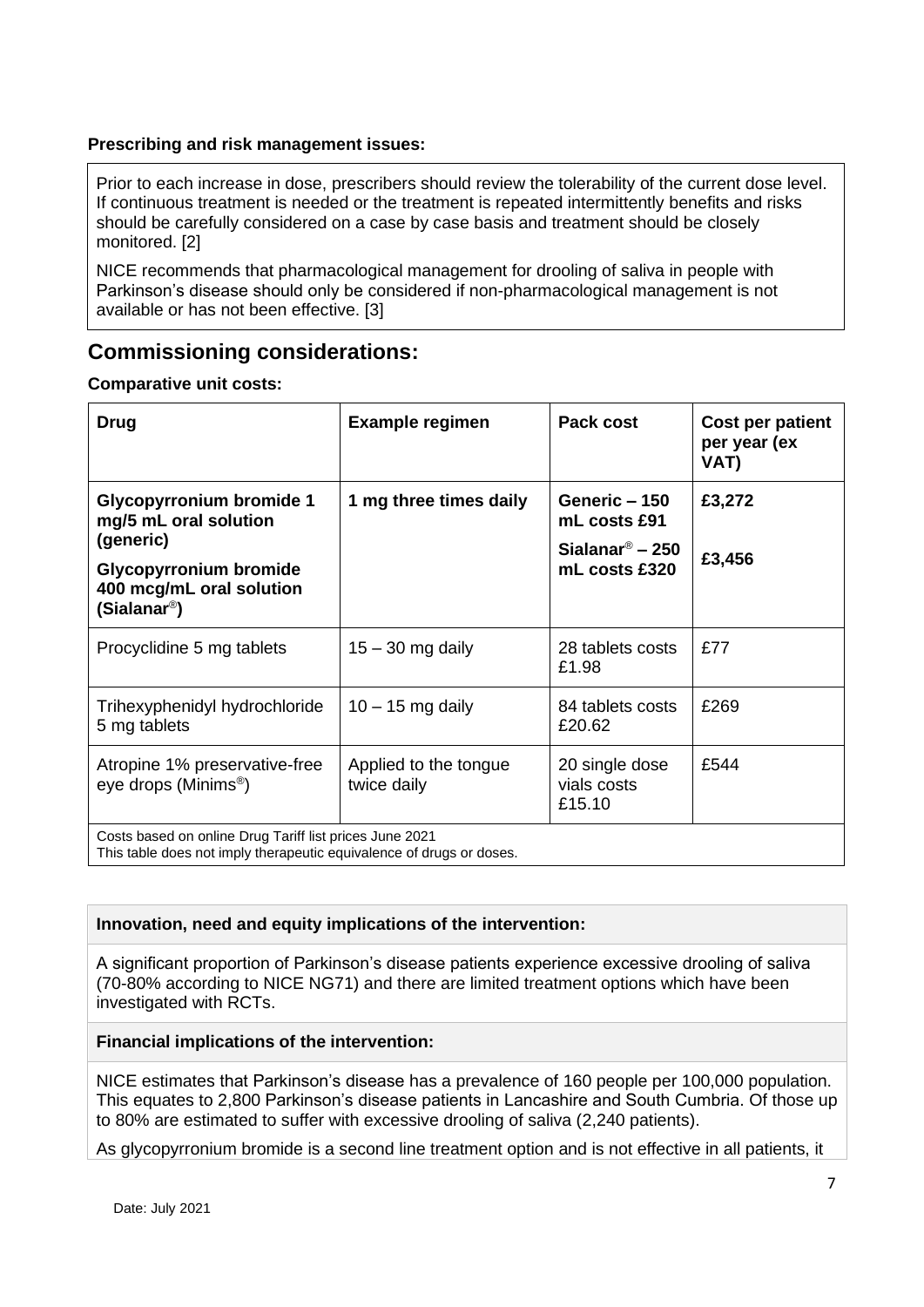anticipated that the number of patients being treated annually will be small. Assuming that 5% of the total eligible patients with symptoms of excessive drooling of saliva were initiated on to glycopyrronium bromide oral solution (112 patients across Lancashire and South Cumbria) the annual cost is estimated to be as follows:

112 x £3,272 (annual cost of generic glycopyrronium bromide oral solution) = **£366,464**

NICE states that the recommendations in NG 71 Parkinson's Disease in Adults are not anticipated to create a significant impact to NHS resources.

#### **Service Impact Issues Identified:**

Management of excessive drooling of saliva using glycopyrronium bromide would not be anticipated to generate additional outpatient appointments compared to non-pharmacological first line treatment options.

#### **Equality and Inclusion Issues Identified:**

Included with the paper to be considered at the meeting of the LSCMMG.

#### **Cross Border Issues Identified:**

Glycopyrronium bromide has a "Green" RAG classification for the treatment of hypersalivation in adults in Pan Mersey APC meaning it is considered suitable for non-specialist prescribing in primary and secondary care.

In GMMMG, glycopyrronium bromide oral solution has a "Green" RAG following specialist initiation for treatment of severe sialorrhoea.

#### **Legal Issues Identified:**

N/A

#### **Media/ Public Interest:**

N/A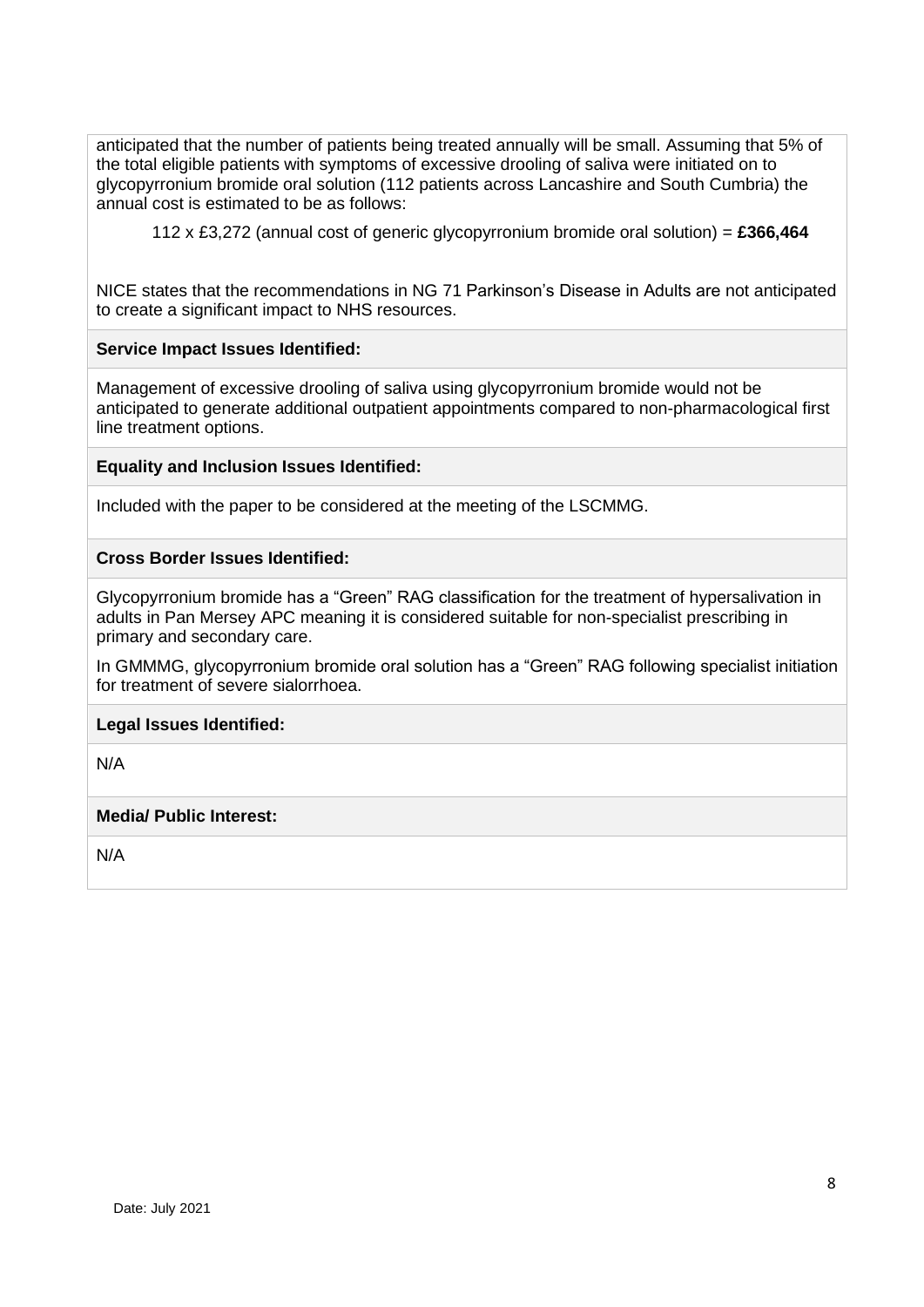# **References**

- [1] Electronic Medicines Compendium, "Summary of Product Characteristics Sialanar 320 mcg /mL oral solution," Proveca Limited, September 2016. [Online]. Available: https://www.medicines.org.uk/emc/product/2301/smpc. [Accessed June 2021].
- [2] Electronic Medicines Compendium, "Summary of Product Characteristics Glycopyrronium Bromide 1 mg / 5 mL oral solution," Colonis Pharma Ltd, July 2016. [Online]. Available: https://www.medicines.org.uk/emc/product/7344/smpc. [Accessed June 2021].
- [3] National Institute for Health and Care Excellence, "Parkinson's disease in adults," July 2017. [Online]. Available: https://www.nice.org.uk/guidance/ng71. [Accessed June 2021].
- [4] MEL Arbouw et al, "Glycopyrrolate for sialorrhea in Parkinson disease," *Neurology,* vol. 74, no. 15, pp. 1203-1207, 2010.
- [5] National Institute for Health and Care Excellence, "Hypersalivation: oral glycopyrronium bromide Evidence summary (ESUOM15)," July 2013. [Online]. Available: https://www.nice.org.uk/advice/esuom15/chapter/Key-points-from-the-evidence. [Accessed June 2021].
- [6] TA Mestre et al, "Glycopyrrolate Improves Disability From Sialorrhea in Parkinson's Disease: A 12-week Controlled Trial," *Movement Disorders,* vol. 35, no. 12, pp. 2319-2323, 2020.
- [7] UKMi, "Medicines Q&As: Hypersalivation can glycopyrronium be used to treat it?," May 2017. [Online]. Available: https://www.sps.nhs.uk/wpcontent/uploads/2018/08/UKMi\_QA\_Hypersalivationglycopyrronium\_update-May-2017.pdf. [Accessed June 2021].